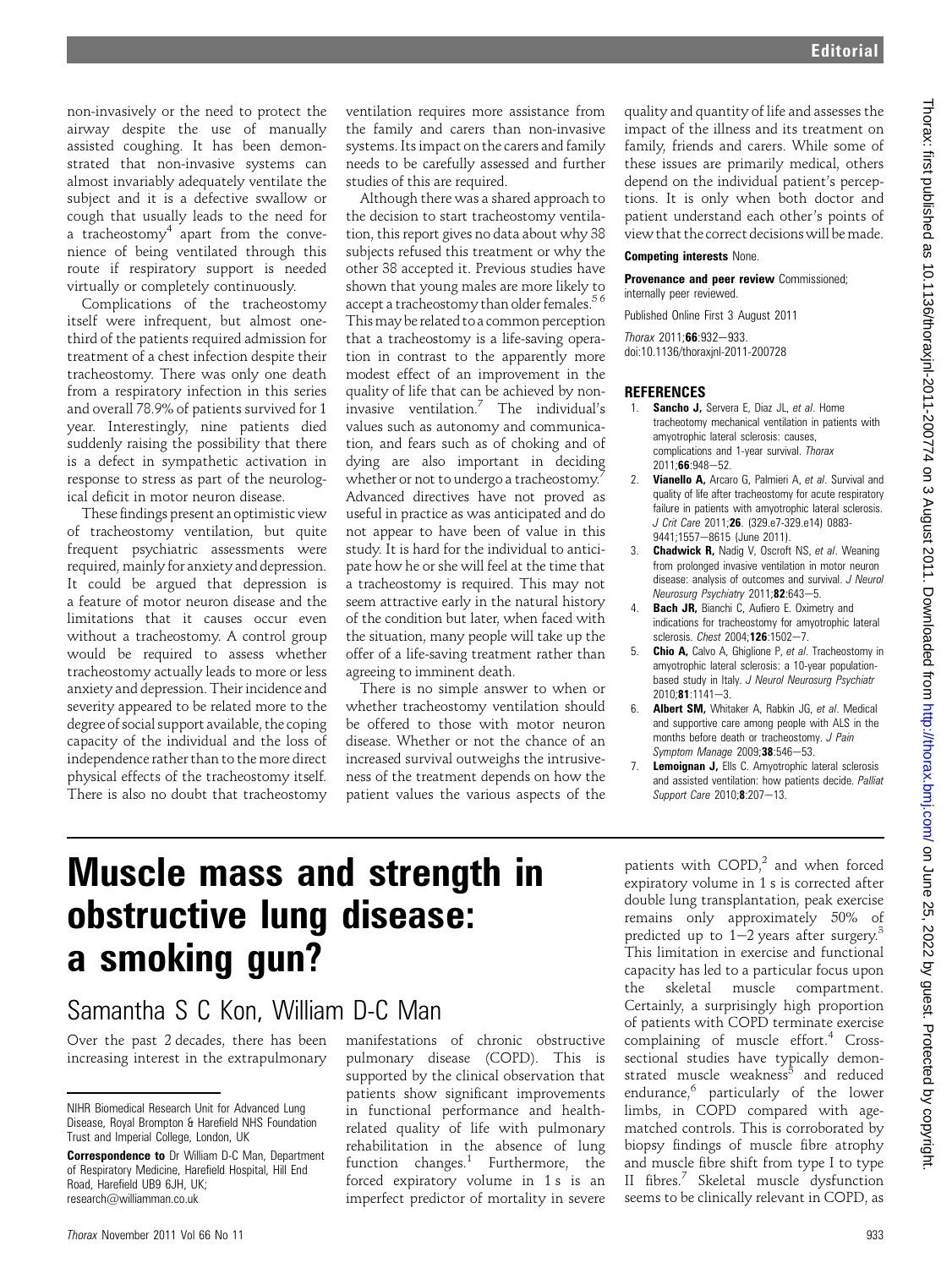loss of skeletal muscle mass and strength are associated with poor health status, $8$ increased healthcare use<sup>9</sup> and even mortality, $^{2}$  10 independent of lung function parameters.

Debate continues as to the relative importance of systemic and local factors in the aetiology of skeletal muscle dysfunction in COPD. Potentially relevant factors include blood gas abnormalities, corticosteroids, nutritional depletion, anabolic-catabolic hormone imbalance, systemic or local inflammation, oxidative stress, genetic susceptibility and reduced daily physical activity.<sup>7</sup> Studies in patients with COPD have been either crosssectional or longitudinal without an adequate control group, and it has been difficult to tease out the influence of confounding factors.

In this issue of Thorax, van den Borst and colleagues $11$  present data from the Health ABC study. This longitudinal study was designed to document the extent of change in body composition (including muscle mass, fat mass and bone mineral composition) in older men and women, identify possible clinical conditions that accelerate these changes and examine the health impact of these changes on strength, endurance, disability and weight-related diseases of old age. In older people, as in COPD, sarcopaenia (loss of muscle mass and strength associated with ageing) is independently associated with disability and mortality.<sup>12</sup> The investigators retrospectively used baseline lung function criteria to divide the Health ABC cohort into those with obstructive lung disease (OLD) and controls. Patients with restrictive spirometry were excluded from analysis. The controls were then further divided according to self-reported cigarette smoking status. This study is therefore both novel and welcome in that it provides longitudinal data about decline in body composition and physical functioning in both patients with presumed COPD and well-matched (smoking, neversmoking and formerly smoking) controls. Although some of the longitudinal data are conflicting between the genders, the overall message is that downward trajectories in body composition and physical function are largely comparable between those with OLD, current-smoking controls and never-smoking controls. The implication is that neither COPD nor smoking accelerates sarcopaenia.

However, caution is required in the interpretation of the results. First, the diagnosis of OLD was based on spirometry rather than a clinical diagnosis, and almost a quarter of the women in this group were never-smokers. Second, the men with OLD seemed to have significantly slower decline in lung function than the neversmoking controls, which raises doubt as to whether the group with OLD is representative of COPD. Lastly, the study population was selected on the basis of age (between 70 and 79 years) with good baseline functioning and hence subject to survivor bias. This cohort is therefore unlikely to be representative of either older adults or the patients typically seen by healthcare professionals. However, the most striking observation in this study was the reduced baseline difference in body composition and physical functioning in the OLD and smoking control groups compared with the former-/neversmoking controls. There may be multiple contributing factors such as early life developmental influences, less-thanoptimal diet, certain medications, hospitalisations or reduced daily physical activity, but the data might also suggest that smoking causes a common and early insult to the skeletal muscles.

Could smoking be the unifying aetiological factor for COPD-related skeletal muscle dysfunction? In support of this, smoking causes a reduced proportion of type I fibres, type I and IIa fibre atrophy in the soleus muscle<sup>13</sup> and type IIa and IIb fibre atrophy in the extensor digitorum longus of rats. $14$  In humans, increased quadriceps muscle fatigability has been observed in young healthy smokers.<sup>15</sup> Smokers without COPD also have vastus lateralis biopsy evidence of oxidative fibre atrophy and increased glycolytic capacity.<sup>16</sup> Seymour et  $al^{17}$  recently demonstrated that 8% of healthy subjects with normal lung function have evidence of significant quadriceps weakness with smoking history an independent risk factor. Longitudinal studies are required to explore this relationship further. The differential effects of acute and chronic cigarette smoke exposure on skeletal muscle have also not been clarified. Furthermore, interventional (smoking cessation) studies with a focus on the effect upon skeletal mass and functioning would be of particular interest. The current study in  $Thorax^{11}$  demonstrated no differences in body composition and physical functioning between former smokers and never smokers at baseline. If smoking does indeed induce an early insult to the skeletal muscles, these data provide hope that the damage is potentially reversible.

A confounding factor for studies in body composition and physical functioning is reduced daily physical activity.

Smoking, for example, is negatively associated with physical activity levels.<sup>18</sup> Although technologies to objectively measure energy expenditure and physical activity are rapidly improving, activity monitors remain expensive, timeconsuming and not suitable for routine clinical use. Unsurprisingly, there is a paucity of long-term longitudinal studies examining the relationship between physical activity and body composition, particularly in populations before the development of COPD or sarcopaenia. At a cross-sectional level, objective or subjective measurements of physical activity at a single time point cannot hope to quantify decades of sedentary lifestyle. Although van den Borst and colleagues<sup>11</sup> found no difference in subjective physical activity levels at baseline between the groups, quadriceps weakness was observed in the group with OLD and currentsmoking controls in the presence of preserved handgrip strength. These data are corroborated by non-volitional muscle strength studies in patients with COPD, supporting the localisation of skeletal muscle dysfunction to the underused muscles of ambulation (ie, quadriceps) with preservation of strength in the adductor pollicis and diaphragm.<sup>5</sup>

Existing data no longer support the concept that skeletal muscle dysfunction is a manifestation of severe COPD but rather a problem that can exist before the onset of symptoms. Apart from this current study,<sup>11</sup> Seymour et al<sup>17</sup> demonstrated that a substantial proportion of patients with COPD in Global Initiative for Obstructive Lung Disease stages 1 and 2, or with an MRC dyspnoea score of 1 or 2, had significant quadriceps weakness (28% and 26%, respectively). These data are further supported by Watz and  $\text{colleagues}^{19}$  who, using objective activity monitoring, demonstrated that only 26% of patients with Global Initiative for Obstructive Lung Disease stage 1 had a physical activity level considered 'active'. Whether one believes that smoking induces a direct early insult to the muscle or whether it is merely contributing to physical inactivity, van den Borst's study raises the question (and challenge) of how to identify asymptomatic people at risk of declining body composition and physical functioning and whether we should be providing effective interventions, such as pulmonary rehabilitation, at a much earlier stage than present.<sup>20</sup>

 on June 25, 2022 by guest. Protected by copyright. <http://thorax.bmj.com/> Thorax: first published as 10.1136/thoraxjnl-2011-200774 on 3 August 2011. Downloaded from Thorax: first published as 10.1136/thoraxjnl-2011-200774 on 3 August 2011. Downloaded from http://thorax.bmj.com/ on June 25, 2022 by guest. Protected by copyright Funding W. D-C. Man is funded by a National Institute for Health Research Clinician Scientist award and the MRC. The views expressed in this editorial are those of